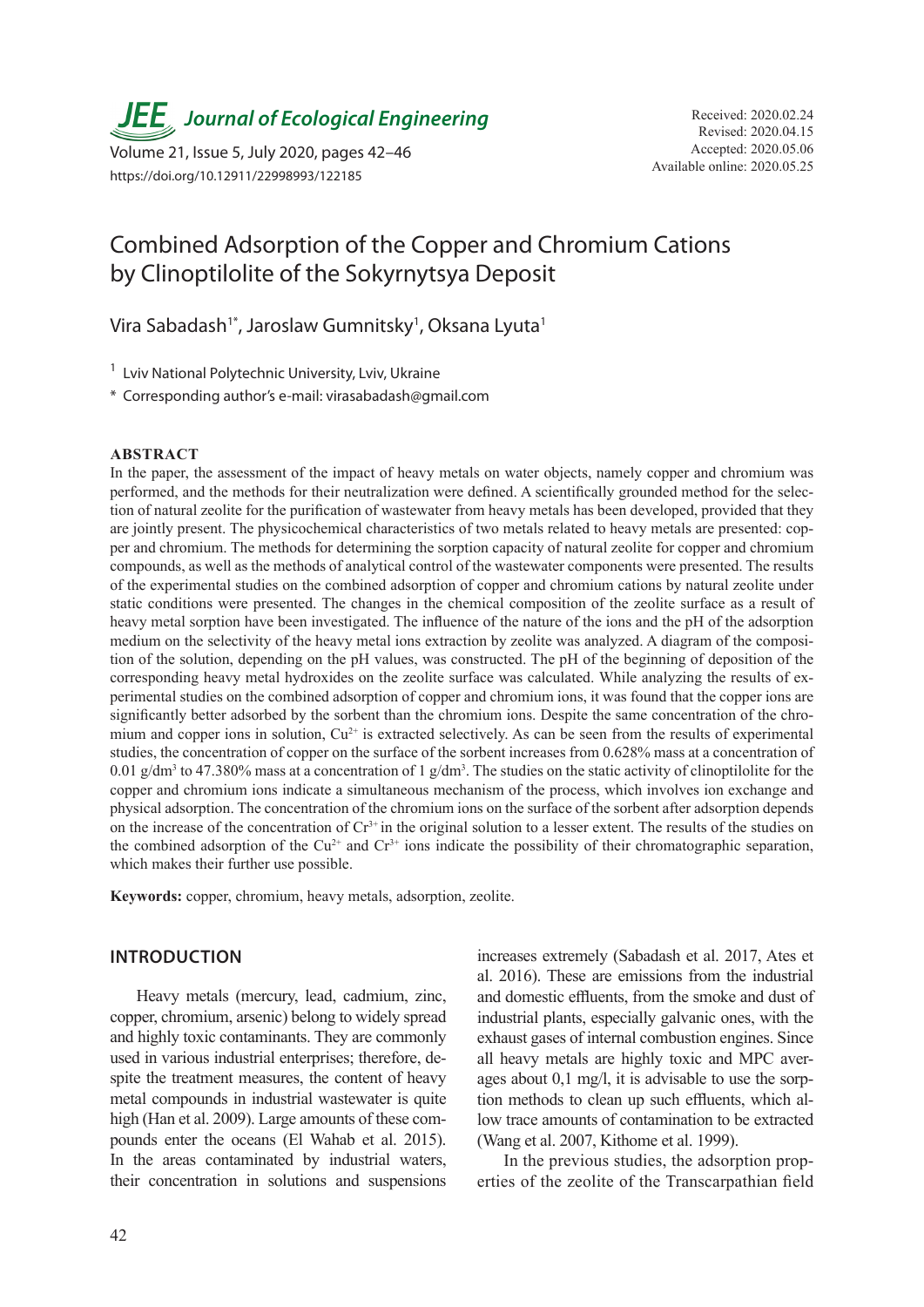were studied, it is based on clinoptilolite, with respect to Cu (II) and Cr (VI) ions (Sabadash et al. 2018, Lee et al. 2016). It has been found that the adsorption isotherm is s-shaped and belongs to the II type of isotherm. After the formation of the monomolecular adsorption layer, the adsorption is continued. This leads to the appearance of a dimolecular layer. The combined adsorption of copper (II) and chromium (VI) ions in an anionic form on natural zeolite was investigated and its adsorption capacity during their coadsorption was determined. A significant difference in their sorption capacity was found, which is much higher for the copper cations than for the anionic form of chromium (Wang et al. 2019, Liu et al. 2019).

In the wastewaters of the galvanic industries, the chromium cation  $Cr^{3+}$  from the chrome plating process is often found, so it is advisable to investigate the combined adsorption of copper and chromium cations (Salih et al. 2019).

The purpose of the study was to investigate the change in the elemental composition of the zeolite surface as a result of sorption of a mixture of heavy metal cations from wastewater.

#### **MATERIALS AND METHODS**

For the purpose of this study, samples of copper sulfate  $CuSO<sub>4</sub> \cdot 5H<sub>2</sub>O$  weighing 3.93 g and chromium nitrate  $Cr(NO<sub>3</sub>)<sub>3</sub> - 4.58$  g were introduced into a 1L flask. The salts were dissolved in distilled water. The contents were thoroughly mixed until completely dissolved. The solution was brought to a volume of 1 liter. In the prepared solution, the ratio of mass amounts of copper and chromium ions was 1: 1.

From the prepared solution, 6 samples were taken with a volume of 2 ml, 10 ml, 20 ml, 40 ml, 80 ml and 120 ml, 160 ml, 200 ml, and added to 200 ml volumetric flasks. The content of each sample was brought to the mark with distilled water and a sample of natural zeolite in the weight of 2 g was added to the container.

The content of each sample was mixed and closed with a lid; then it was kept for three days in a thermostat at 20±0.5°С. After three days, the solution was filtered off and the zeolite was dried to the constant weight. With the help of X-ray fluorescence analyzer, the amount of the adsorbed copper and chromium ions was determined (Dignos et al. 2019).

Energy-dispersive X-ray fluorescence analyzer "EXPERT 3L" is designed to determine the mass fraction of elements with an atomic number from 12 (magnesium) to 92 (uranium) in homogeneous monolithic samples. For the destination, the analyzer is a universal direct-indicating device which, without changing calibration and reconfiguration, determines the mass fraction (%) of chemical elements in the samples of unknown composition and arbitrary shape. Moreover, according to the results from the determination of the quantitative composition of the sample, the analyzer automatically determines the concentration according to the existing government standards. The method of energy-dispersive X-ray fluorescence analysis (XRF) of substances was implemented in the analyzer. The advantage of this method over others is the complete preservation of the object of analysis from damage. The method allows to determine the composition of the substance layer of the object, which is analyzed with a thickness of 10 μm (мкм) to 1 mm, depending on the density and composition of the layer. The principle of the XRF action is the excitation of atoms of the control object by an external source of ionizing radiation and subsequent registration of the characteristic X-ray emission of the atoms. The energy of the characteristic Xray emission is uniquely related to the structure of the atomic level of a particular chemical element (Esmaeili et al. 2019).

For a qualitative analysis, it is sufficient to use the X-ray spectrometer to determine the energy of the characteristic X-ray emission lines from the object and to identify the elements by their value. Quantitative analysis is based on the statement of proportionality between the intensity of the element's characteristic X-ray emission and its content in the control object.

#### **RESULTS AND DISCUSSION**

As a result of the analysis of the adsorbed zeolite on the X-ray fluorescence analyzer, the data regarding on the amount of adsorbed heavy metal ions were obtained (Table 1). The elemental composition of the zeolite surface is shown in Figure 1.

Depending on the concentration of heavy metal ions in solution, their concentration on the surface of the sorbent changes (Hyvlud et al. 2019, Mahmoodi et al. 2019). While analyzing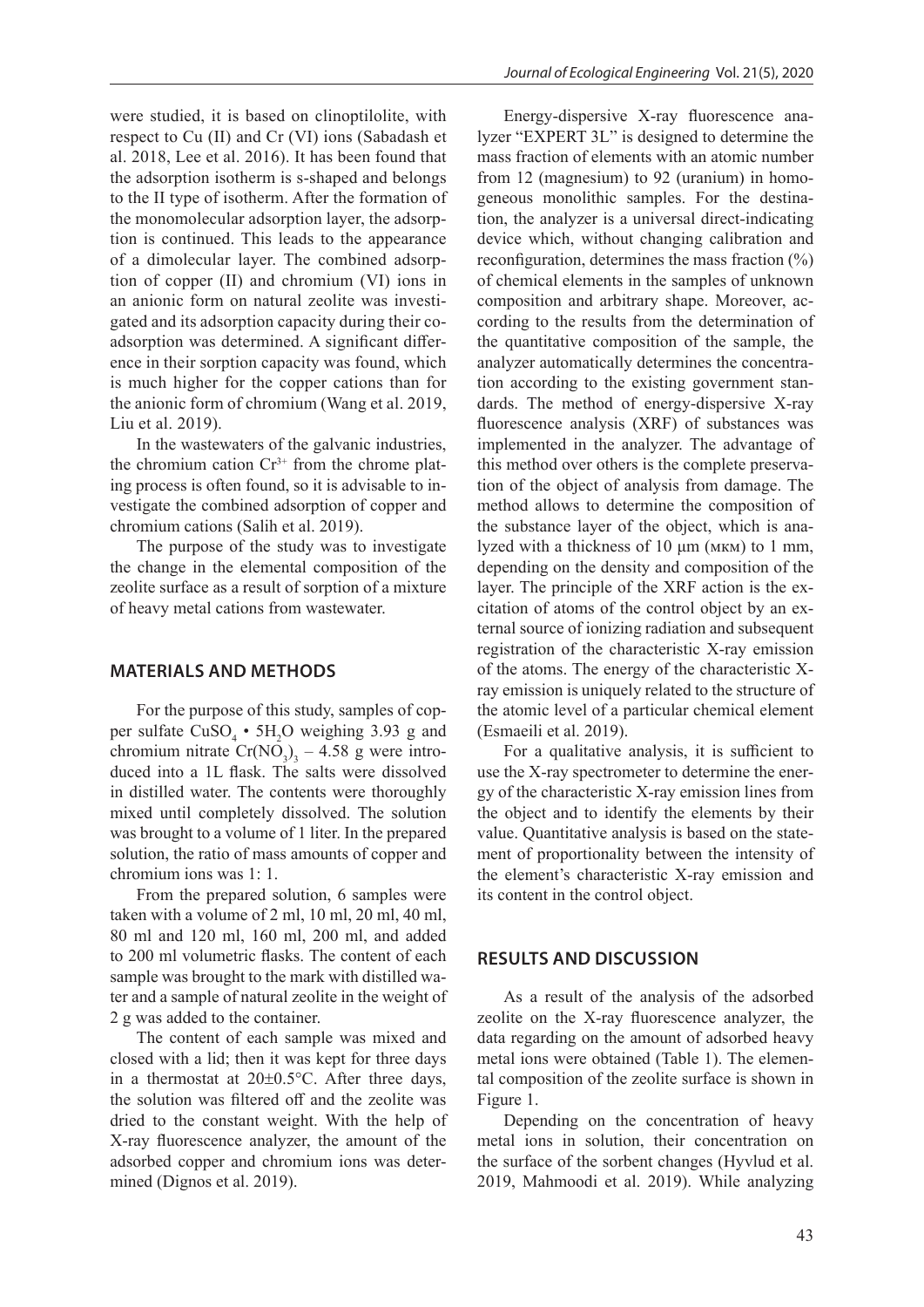| <b>The</b><br>concentration of<br>ions in the initial<br>solution, kg/dm <sup>3</sup> | The amount of adsorbed<br>heavy metal ions, % |                   |
|---------------------------------------------------------------------------------------|-----------------------------------------------|-------------------|
|                                                                                       | Copper (Cu)                                   | Chromium (Cr)     |
| 0.01                                                                                  | $0.628 \pm 0.019$                             | $0.459 \pm 0.016$ |
| 0.05                                                                                  | 29 026+0 159                                  | $2.966 \pm 0.061$ |
| 0.1                                                                                   | 28 631+0 158                                  | $2.740\pm0.046$   |
| 02                                                                                    | 35.591±0.383                                  | $2.047 \pm 0.051$ |
| 0.4                                                                                   | 43.728±0.360                                  | $2.123 \pm 0.048$ |
| 0.6                                                                                   | 37.096±0.286                                  | $2.377 \pm 0.052$ |
| 0.8                                                                                   | 41.604±0.181                                  | $1.840\pm0.040$   |
|                                                                                       | 47.380±0.255                                  | $1.679 \pm 0.036$ |

**Table 1**. Dependence of the amount of adsorbed heavy metal cations by zeolite on their concentration in the initial solution

the results of the experimental studies, the authors found out that the copper ions are much better adsorbed by the sorbent than the chromium ions. Despite the same concentration of chromium and copper ions in the solution, a selective extraction of  $Cu^{2+}$  occurs.

As can be seen from the results of experimental studies, the concentration of copper on the surface of the sorbent increases from 0.628% mass at a concentration of  $0.01$  g/dm<sup>3</sup> to 47.380% mass at a concentration of  $1$  g/dm<sup>3</sup>. The concentration of the chromium ions on the surface of the sorbent after adsorption depends on the increase in the concentration of  $Cr^{3+}$  in the initial solution to a lesser extent.

The adsorption of ions on the surface of the sorbent in contact with the solution is caused by the electrostatic interaction forces, but it is not necessarily selective. There are several factors that affect the ability of a sorbent to adsorb this or that type of ions (Zasidko et al. 2019). The following is an analysis of these factors.

The size of the ion. If all the other factors are the same, then basically an ion that is about the size of the lattice ion which it replaces, will be adsorbed.

Ion charge effect. If the other factors are the same, the multi-charged ion will be more easily adsorbed than the single-charged, since the adsorption force depends in part on the electrostatic interaction between the ion and the opposite charged centers on the sorbent surface.

Concentration effect. If all the factors are the same, the ion with higher concentration will be adsorbed first. In addition, the adsorption capacity of any ion is directly proportional to its concentration in the solution. In the experiment, the radii of the metals are close in size and are in one period. The atomic radius of the copper is slightly larger than the chromium R Cr =  $1.27\text{\AA}$ , R Cu = 1.28Å. According to Goldsmith and Pauling, R Cr =  $0.35...0.52$  Å, R Cu =  $0.98$  Å. According to Belov and Bokij, R Cr(3+) = 0.64 Å, R Cu(2+) = 0.8 Å (Salih et al. 2019). Therefore, despite the fact that the charge of chromium ion is higher, it is obvious that the radius of the atom is crucial in the sorption process. This confirms the better sorption of copper than chromium.

According to the Panet – Faience – Khan law, if two or more ions are contained in a solution



**Fig. 1**. Mass fraction of elements on the zeolite surface depending on the initial concentration of  $Cr^{3+}$  and  $Cu^{2+}$  ions in solution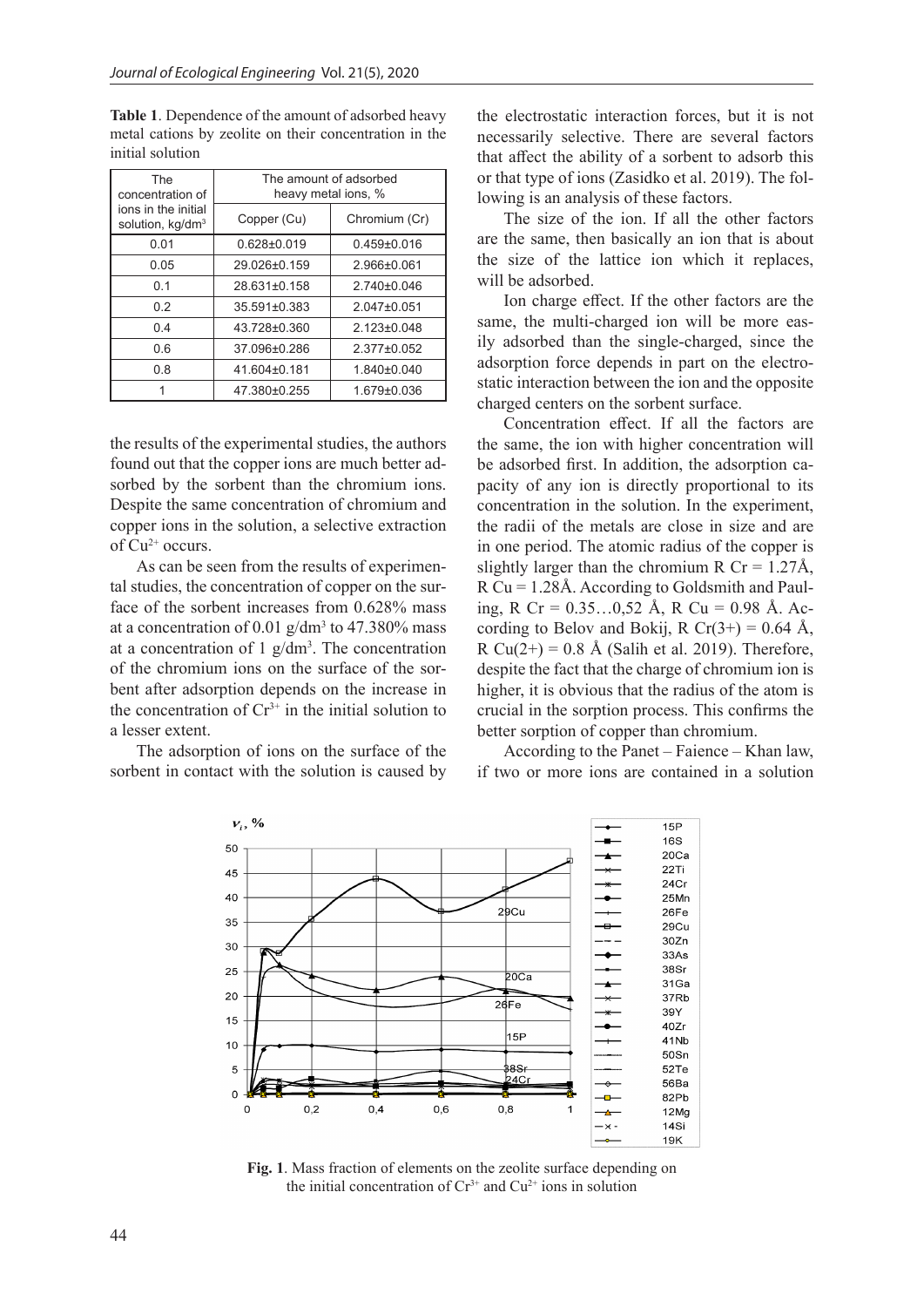and the other factors are the same, the ion which, forms the compound with the least solubility with one of the ions of the crystalline lattice of the sorbent, will be adsorbed first.

In our case, the solution contains the same concentrations of the copper and chromium ions. Since these compounds are formed by strong acids and weak bases, hydrolysis takes place in the solution. The acid and insoluble hydroxides of the corresponding metals are formed according to the equation of reactions

$$
CuSO4 + 2H2O \to Cu(OH)2 \downarrow + H2 SO4
$$
 (1)

$$
Cr(NO3)3 + 3H2O \to Cr(OH)3 \downarrow +3HNO3 (2)
$$

According to the reference data, copper hydroxide has a much lower solubility than chromium hydroxide. The solubility products of the formed compounds are presented in table 2.

To display the phase composition of a twocomponent solution of heavy metals, a diagram was created in MEDUSA (Make Equilibrium Diagram Using Sophisticated Algorithms) and HYDRA (Hydrochemical Equilibrium Constant Database) programs.

While analyzing the diagram, it can be seen While analyzing the diagram, it can be seen<br>that soluble complexes are contained in the so-<br> $pH = 14 - pOH = 14 - \left(-\lg \sqrt[3]{\frac{SP}{Cr^3}\right)$ lution in the pH range  $0-3$ . At pH 3.7, insoluble  $Cr_2O_3$  is formed. In the pH range 4–6, copper  $= 14 - \left(-\frac{lg^3}{100}\right)$ Ī

**Table 2.** The solubility product of  $Cu(OH)_{2}$  and  $Cr(OH)$ <sub>3</sub> depending on the acidity of the medium

| Compound              | Solubility product   | $-lq(S)$ |
|-----------------------|----------------------|----------|
| $Cr(OH)$ <sub>2</sub> | $4.0 \cdot 10^{-15}$ | 14.4     |
| $Cu(OH)$ <sub>2</sub> | $1.10^{-19}$         | 19.0     |

hydroxosulfates are formed, which are insoluble compounds.

If the solubility of  $Cu(OH)_{2}$ , which is formed by hydrolysis (1), is equal to  $1 \cdot 10^{-19}$  (Sabadash et al. 2017), the concentration of  $Cu^{2+}$  in the solution at the beginning of the experiment is 0.016 mol/dm3 , then, based on this, the pH of the beginning of deposition of copper will be equal to

$$
\left[\text{Cu}^{2+}\left[OH^{-}\right]^{2} = SP_{\text{Cu(OH)}_{2}} = 1 \cdot 10^{-19}
$$
\n
$$
pH = 14 - pOH = 14 - \left(-\lg\sqrt{\frac{SP}{\text{Cu}^{2+}}}\right) =
$$
\n
$$
= 14 - \left(-\lg\sqrt{\frac{1 \cdot 10^{-19}}{0.016}}\right) = 5,39
$$
\n(3)

where:  $SP$  – solubility product.

If the solubility of  $Cr(OH)$ <sub>3</sub> which is formed by hydrolysis (2) is  $4.0 \cdot 10^{-15}$  (Wang et al. 2019), the concentration of  $Cr^{3+}$  in the initial solution at the beginning of the experiment is  $0.019 \text{ mol/dm}^3$ , then, based on this, pH of the beginning of deposition of chromium will be equal

$$
\left[Cr^{3+}\left[OH^{-}\right]^{3} = SP_{\text{Cr(OH)}_{3}} = 4 \cdot 10^{-15}
$$
\n
$$
pH = 14 - pOH = 14 - \left(-\lg \sqrt[3]{\frac{SP}{\left( Cr^{3+}\right)}}\right) =
$$
\n
$$
= 14 - \left(-\lg \sqrt[3]{\frac{4 \cdot 10^{-15}}{0.019}}\right) = 9,77
$$
\n(4)

According to the calculated data, it is seen that at fixed pH values, the copper will be more rapidly precipitated than chromium and, according to the Panet-Faience-Khan law, it will be better adsorbed, which was established experimentally.



**Fig. 2**. Logarithmic diagram of the composition of a two-component system depending on pH